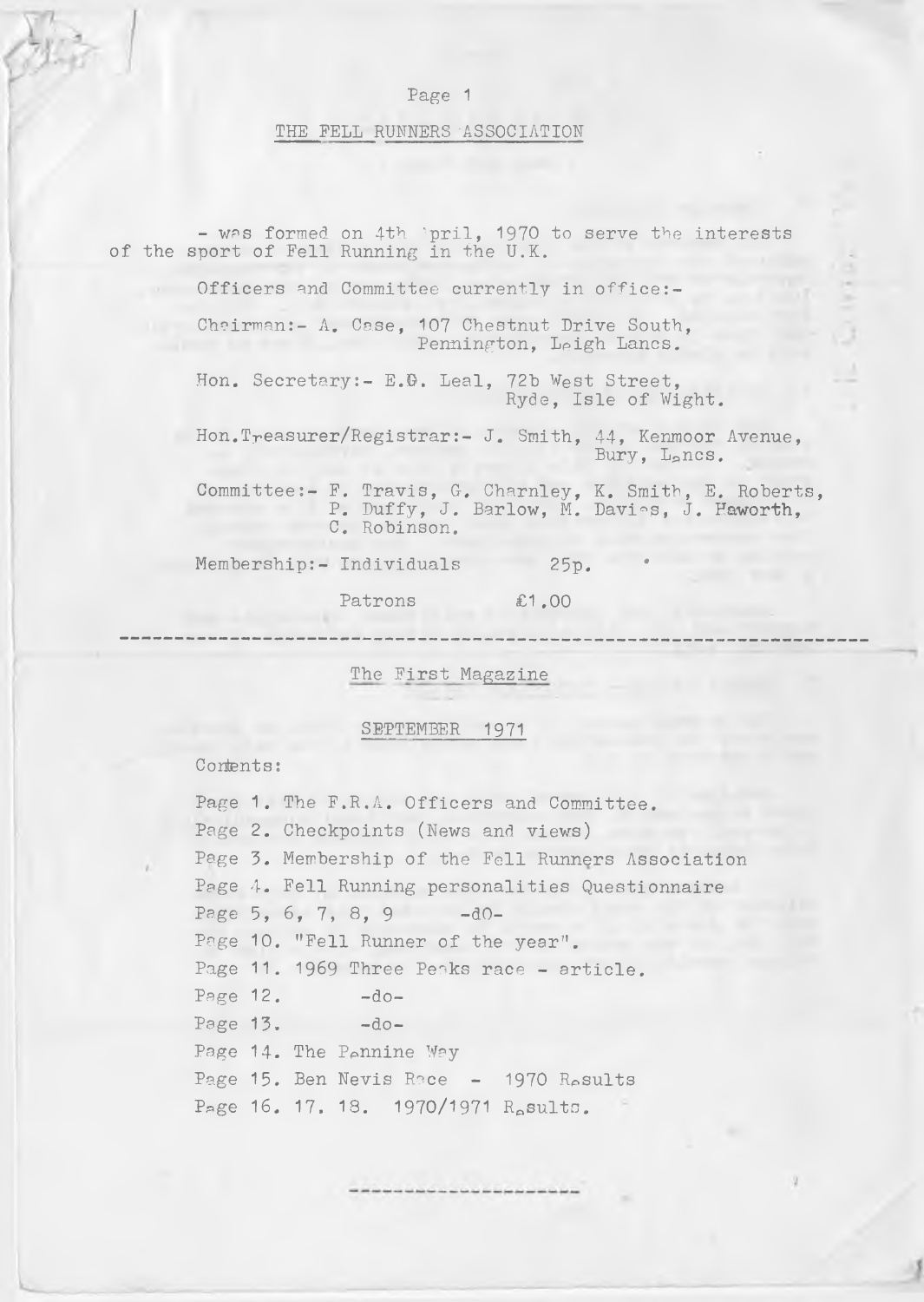### CHECKPOINTS .

( News and Views )

### 1. Magazine Material:-

All members of the Association are invited to submit material for inclusion in furture editions of our magazine. Anything in the way of articles, information, correspondence, (we hope to establish a column for letters) etc., will be very welcome. You don't have to be possessed of journalistic qualities to make a contribution - any item, large or small, will be gladly accepted.

### 2 Availability of information:-

One of the primary objects, of the Association is to be able to provide information to members, particularly on events. To further this object a file is kept on every event in the calendar and all information is recorded as it becomes available. The Hon. Secretary will be pleased to receive any information about events, however trivial, from members as well as organisers. Any contribution serving to make the file more comprehensive will be welcomed at any time.

Reasonable and justifiable criticisms, complaints and suggestions will also be given an airing and taken-up on... members' behalf

### 3 Annual Review - "Athletics Weekly"

For several years, un to and including 1969, an excellent review of the proceeding years activities in the Fell running world appeared in A.W.

Enquiries of  $A$ . W. reveal that the author of this first class resume was in fact anonymous, and despite speculation in several uarters, no-one is able to provide the name of this obviously knowledgable writer.

It seems a great pity that the services of this close follower of the sport should be .lost and this Association would be grateful if he could be persuaded to contact the Hon. Sec. or any member of the Committee, with a'view to helping provide future material of the magazine.

the property of the property of the first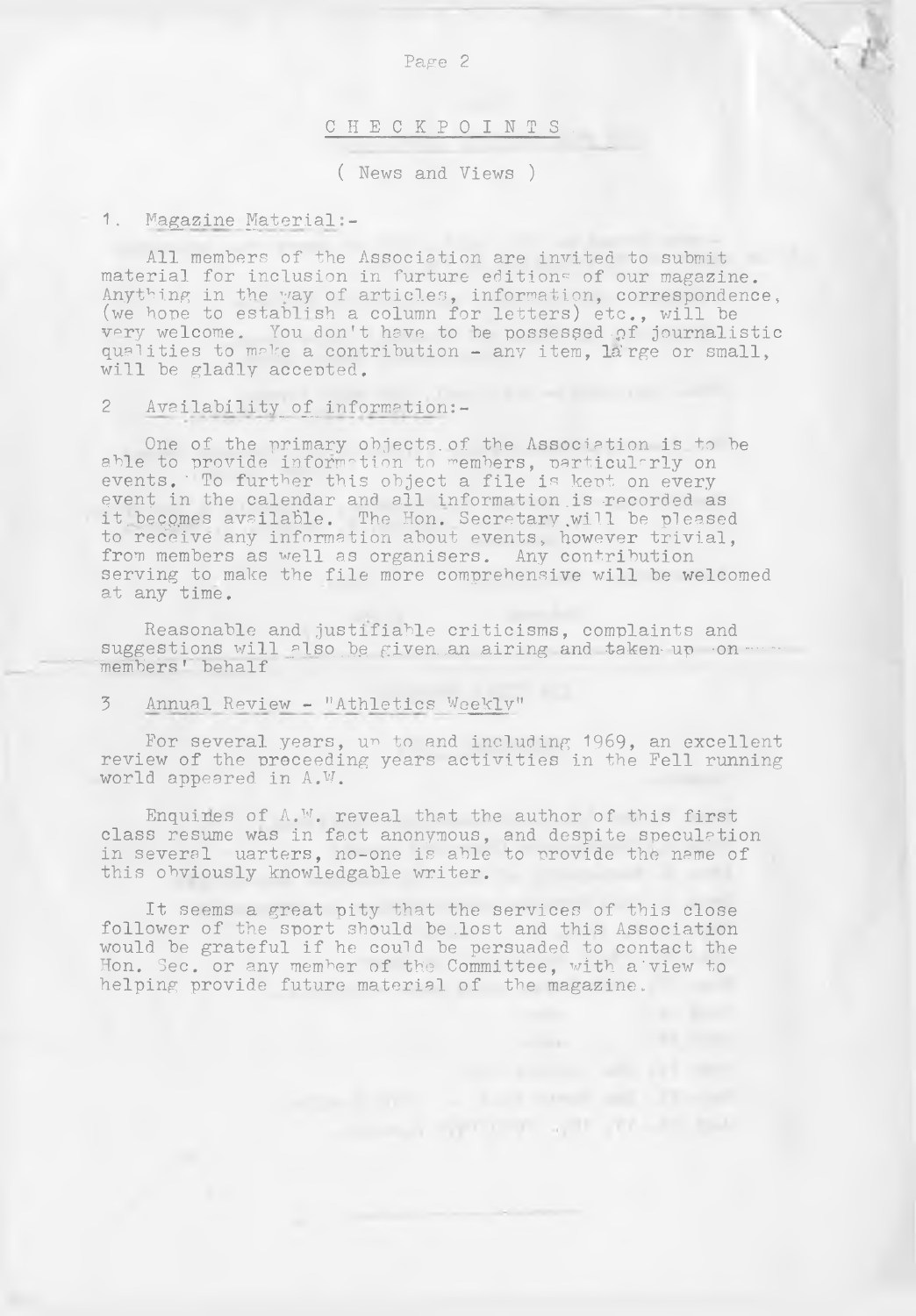1

### MEMBERSHIP OF "THE FELL RUNNERS ASSOCIATION"

Membership is open to anyone on payment of the annual subscription of 25p (due 1st January) and the following is a complete list of members to date:-

This list will not be completely reproduced in future editions but new members to date will be listed in each issue.

| 1.               | Alf Case                                      | P40. John Betney                                 |      | 79. Cleff Firstbrook         |
|------------------|-----------------------------------------------|--------------------------------------------------|------|------------------------------|
|                  | 2. Eddie G. Leal                              | 41. Edward Crosland                              |      | 80. Chris J.Wright           |
| $\mathfrak{Z}^-$ | Gerry Charnley                                | 42. Frank Williams                               |      | 81. Martin A.Cranny          |
|                  | 4. Frank Travis                               | 43. Wm. N. Cooke                                 |      | 82. Pete Watson              |
|                  | 5. James Smith                                | 44. Bernard Lister                               |      | 83. Jeffery O.Kirby          |
|                  | 6. Eddie W.Roberts                            | 45. Stephen A.Jolley                             |      | 84. Stan Bradshaw            |
|                  | 7. Michael P. Davies                          | 46. Charles R. Lawson                            | P85. | John M. Marstrand            |
|                  | 8 Peter M.Duffy                               | 47. David J.M. Rowe                              |      | 86. Michael D.Gadstone       |
|                  | 9. John Haworth                               | 48. Donald R.Talbot                              |      | 87. Geoff. Garnett           |
|                  | 10. Ken Smith                                 | 49. Ian Wainwright                               |      | 88. Donald Mitchell          |
| 11               | John Barlow                                   | 50. Jack Bates                                   |      | 89. Geoff. M. Pearson        |
|                  | 12. Colin Robinson                            | 51. Michael W.Reynolds                           |      | 90. Trevor Ramsden           |
|                  | 13. Dennis G.Weir                             | 52. J.E. Eckersley                               |      | 91. Ian R. Neale             |
|                  | 14. Roy Swinbank                              | 53. Paul F.Murray                                |      | 92. Ronald B. Nelson         |
|                  | 15. James G.Jardine                           | 54. Brian Heywood                                |      | P93. Jack Richmond           |
|                  | 16. John N. Harrison                          | 55. Ernest W. Mason                              |      | 94. E.M. Himsworth           |
|                  | 17. James M. Strickland                       | 56. Alan R.Lamb                                  |      | 95. St.John D. Kemp          |
|                  | 18. R.A. Bain                                 | 57. David R. Holmes                              |      | 96. K.C. Westley             |
|                  | 19. Alan G.Storey                             | 58. Richard Tinlin                               |      | 97. David Griggs             |
|                  | 20. Brian Johnson                             | 59. S. Robson                                    |      | 98. David H. Wilkes          |
|                  | 21. Peter S. Goodfellow                       | 60. Jeff W.Foster                                |      | 99. Martin A. Booth          |
|                  | 22. Alan Evans                                | 61. Christopher J.P.Taylor 100. John R. Hartland |      |                              |
|                  | 23. Henry S. Thornton                         | P62. Brian Clarke                                |      | 101. Bob Astles              |
|                  | 24. James Dawson                              | 63. Peter Walkington                             |      | 102. Michael Reynolds        |
|                  | 25. Michael D.Osborn                          | 64. Alan Ascott                                  |      | 103. Joseph Teesdale         |
|                  | 26. John R.Grimshaw                           | 65. Roger Lott                                   |      | 104. Alistair Patten         |
|                  | 27. James T.Ratcliffe                         | 66. Robert G. Mulgrue                            |      | 105. Anthony G.Fuller        |
|                  | 28. Alan Morgan                               | 67. Tom Sykes                                    |      | 106. Michael B. Sams         |
|                  | 29. Norman Carrington                         | 68. William Midgley                              |      | 107. Peter Vidler            |
|                  | 30. John Edwards                              | 69. Harry D. Walker                              |      | 108. Raymond J.Castle        |
|                  | 31. Jeff Norman                               | P70. Arthur J.Steel                              |      | P109. Invicta Athlectic Club |
|                  | 32. Trevor Procter                            | 71. Ronald B. Bowes                              |      | 110. J.B. Cooper             |
|                  | 33. Michael A.F.Meath                         | 72. David A.Cannon                               |      | 111. Richard A.Huins         |
|                  | 34. Ronald.J. Kenyon                          | 73. Michael S.Cudahy                             |      | 112. Eddie Foley             |
|                  | 35. Barrie V. Boxen                           | 74. A.B.E. Caiger                                |      | 113. George A. Phipps        |
|                  | 36. Geoff. H.Doggett                          | P75. P.A. Bayes                                  |      | 114. Patrick M. Minchin      |
|                  | 37. Neil A. Shuttleworth 76. Andrew M. Hermer |                                                  |      | 115. Carl Emery              |
|                  | 38. Reg W.Heys                                | 77. David M.Tomkinson                            | 116. | Dennis W. Rowell             |
|                  | 39. Roger Lawton                              | 78. Ted. W. Dance                                |      | 117. Roger Bradley           |
|                  |                                               |                                                  |      |                              |

P denotes "Patron"

 $\sim 10^{-100}$ 

N.B. At least one'enquiry has been receivad from a lady re membership; - How about lady members ? - our constitution doesn't specify sex !

Christma profit and with the first same of the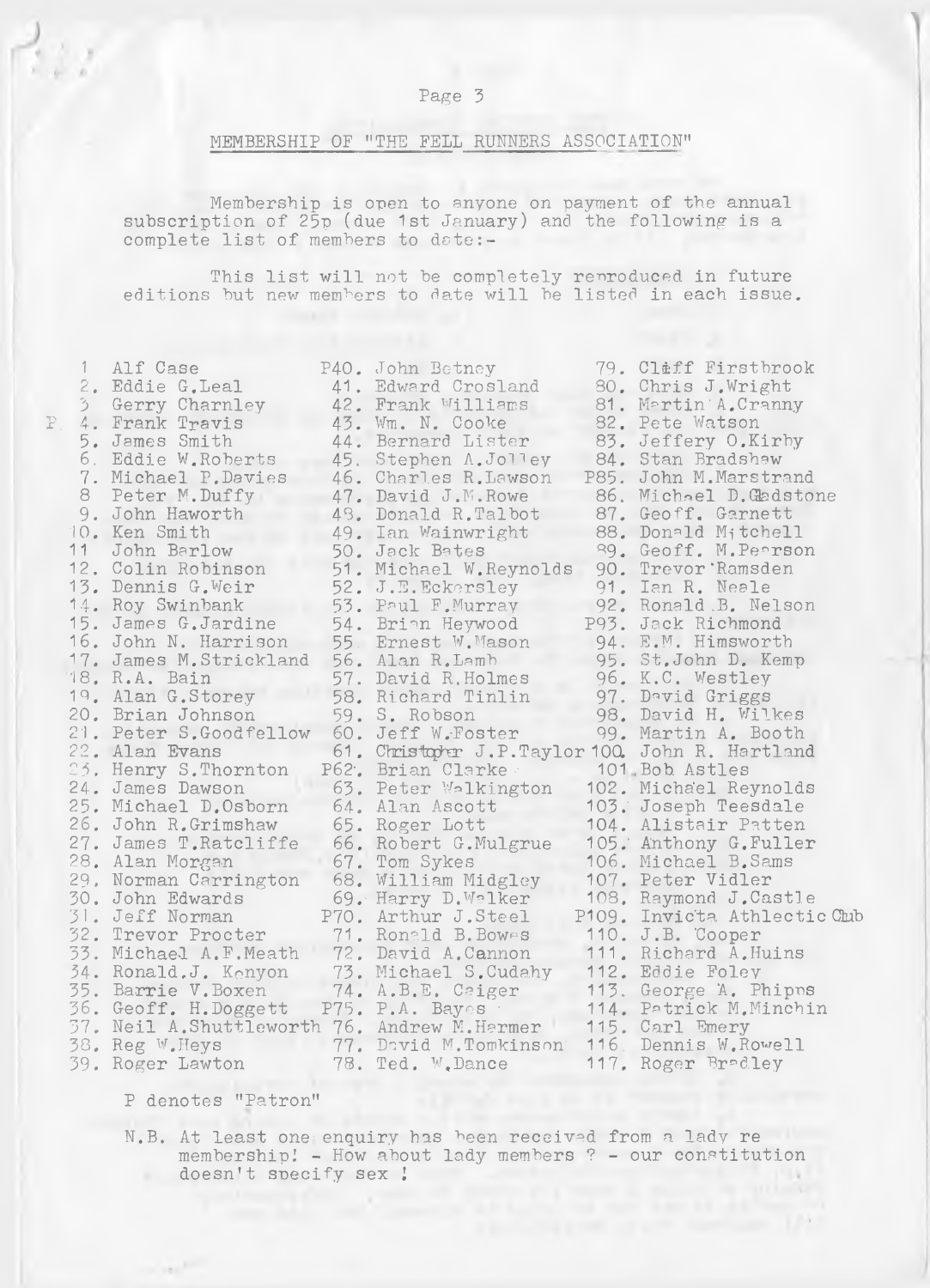### Page 4.

## FELL RUNNING PERSONALITIES QUESTIONNAIRES

We have been fortunate in obtaining for inclusion in our first issue, completed questionnaires from four prominent fell-runners, nomely Dove Connon, Jeff Norman, Joss Naylor and Alan Heaton. It is hoped to reproduce others in due course.

|  | <b>NORMAN</b> | $\rightarrow$<br>JEFF |
|--|---------------|-----------------------|
|--|---------------|-----------------------|

|  | Q. Name? |  | A. Jeffrey Norman |  |
|--|----------|--|-------------------|--|
|--|----------|--|-------------------|--|

Q. Club? A. Altrincham & District A.C.

the control of the control of

Q. Age? A. 26

Q. What are your favourite events -

A. Three Peaks and probably Skiddaw and Fairfield, although apart from the "Peaks" no clear favourite.

Q. Which do you consider your best ever run(s) ?

A. Skiddaw, 1969 and 1970 (Note: As this questionnaire, was compiled before Jeff's devastating performance in the 1971 Three Peaks, when he broke Mike Dovies's record by more than four minutes, these two events will almost certainly be now superceded).

Q. What was you first fell r-ce and what age were you?

A. 'Rivington Pike, 1964 - Age 19

Q. Which do you think averages as the toughest event in the calendar ?

A. Of thore I have competed in - probably Ben Nevis although I would think the Mountain Trial and some others are tougher.

Q. What would be a typical weeks training schedule. for you (a) in the Fell running season:-

A. No consistant training. Varies considerably according . to injuries etc. Average mileage in year 50/week but before Three Peaks may do up to 100/week. Average week:-

Mon. 10 miles - home from work (60 mins)

tue. (a.m.) Easy run to work by shorter route -7 miles (45/50 mins)

 $(p.m.)$  Track race or fast 5, or track session. Wed. 7-15 miles home from work (@ 6.30mins p.m.) Thur.8 miles (with fast stride - outs over hilly

woodland circuit if no race).

•Fri. Rest '

Sat. Road or E.11 Race

Sun. 20 miles, preferably over mountainous country. (b) out of the Fell running  $s$ e $\gamma$ son:-

A. Very similar, but Sunday run always on flat country. Tues. evening. 3 miles. Building up from 40 m per. week before Christmas, to 70 by March. Plenty of slow runs March and April, with up to 100/week or more in late. March/Early April.  $\blacksquare$ 

Q. Do you undertake any special type of training for particular events? if so give details

A. Always start season with a couple of outing over "Peaks" course in about 4 hours and Sunday runs over hills every week I can manage for 6 weeks prior. Also like a fast fell run (e.g. Rivington)Shortly before. When my legs stop being stiff running on hills I know i'm ready to race. Unfortunately am unable to get out on hills in midweek, but find one hill run/week quite satisfactory.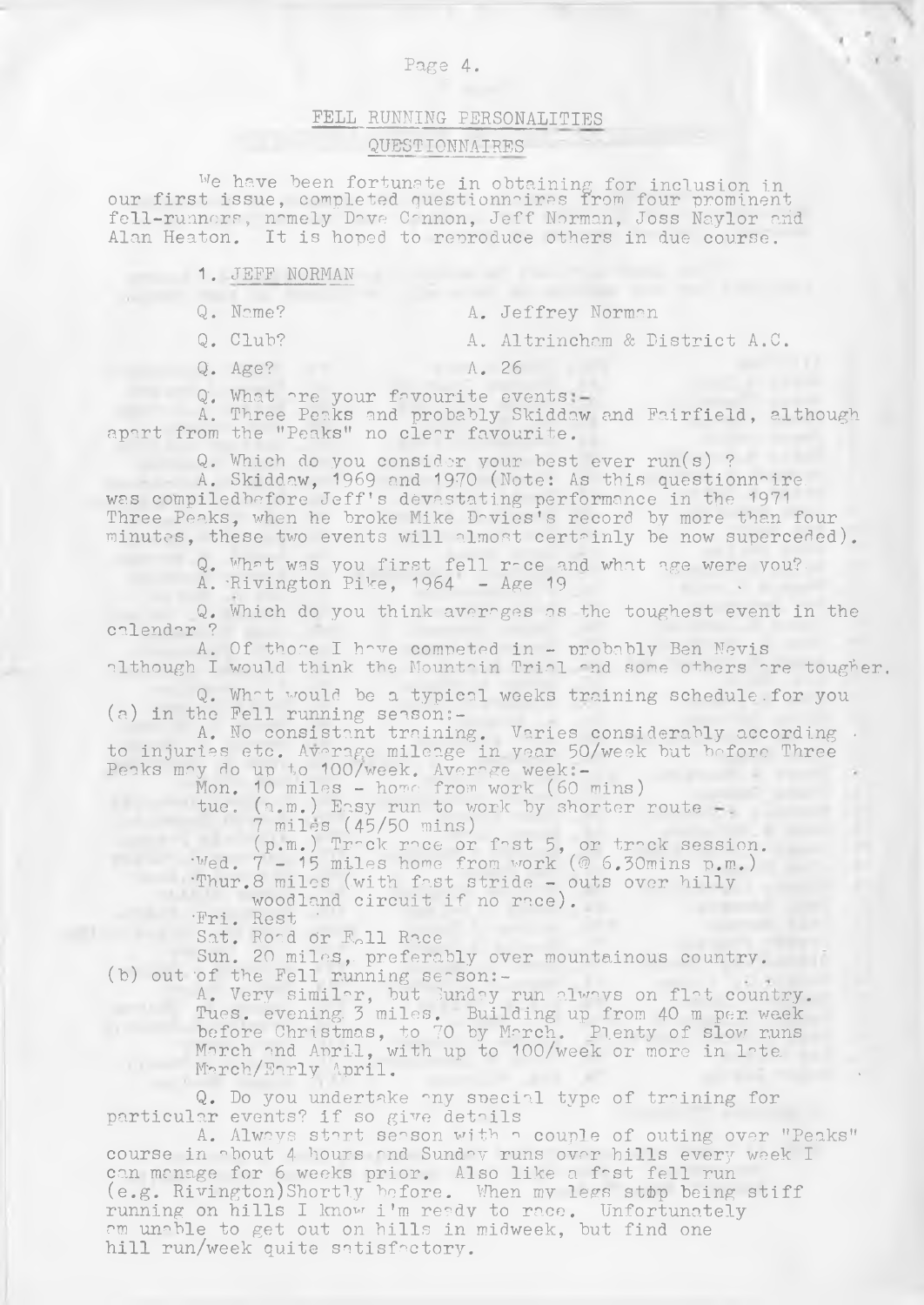Q. Do you indulge in any special resistance or weight training will remain acts

A. No

Q. In what events do you compete out of the Fell running season A. Cross Country and road r ces, also 1500m to marathon during Fell running season.

Q. Have you put up any record times ? if so please give details

A. Skiddaw 63,05 - 5th July '70 Half Nevis 58.58 25th July, 870

Q, How often do you like to compete

A. Fell running every 2 or 3 weeks with road races in between amounting to about 3 weeks in every four.

Q. Have you any particular target(s)

A. Would like to win the "Ennerdale" and would eventually like to attempt records e.g. Lake District Four 3000', Welsh 3000' and the 3 Highest peaks in England, Scotland and Wales. Also beat Mike Davies's record for the Three Peaks (Since accomplished, in no uncertain manner!)

Q. Which types of footwear do you consider most suitable for Fell running ? if more than one give details

A. For most long distance courses I have experienced lightweight shoe with moulded sole (  $e.g.$  Tigers). For Rocky courses, e.g. Ben Nevis - studded shoes (preferably strong e.g. football boots), if particularly bad. Lightweight studded shoes for short courses when wet.

> Q. Regarding the sport of Fell running generally have you (a)Any Pet bind ?

A. Course falsely described as Fell Races e.g. Slaithwaite, Eldwick and Nickey Nook.  $-$  Not having any hills locally to train on. - Not having time to admire the view when I get to the top!

(b)Any suggestions?

A. Would like to see international events arranged, even if runners had to pay their own expenses. - Also proper championship over say three varied courses, e.g. Peaks, Ben and Burnsall. - Also a properly arranged fixture list, through a central body to which all promoters would have to get permission so that tough races would not occur on consecutive weeks, e.g. Peaks/Fairfield, followed by a fixture free period as it was this year (1970) and as it is in 1971 with Ennerdale and Lake Dis. 4 x 3000 on consecutive weeks.

count all on what continues that will not transmitted the solar con-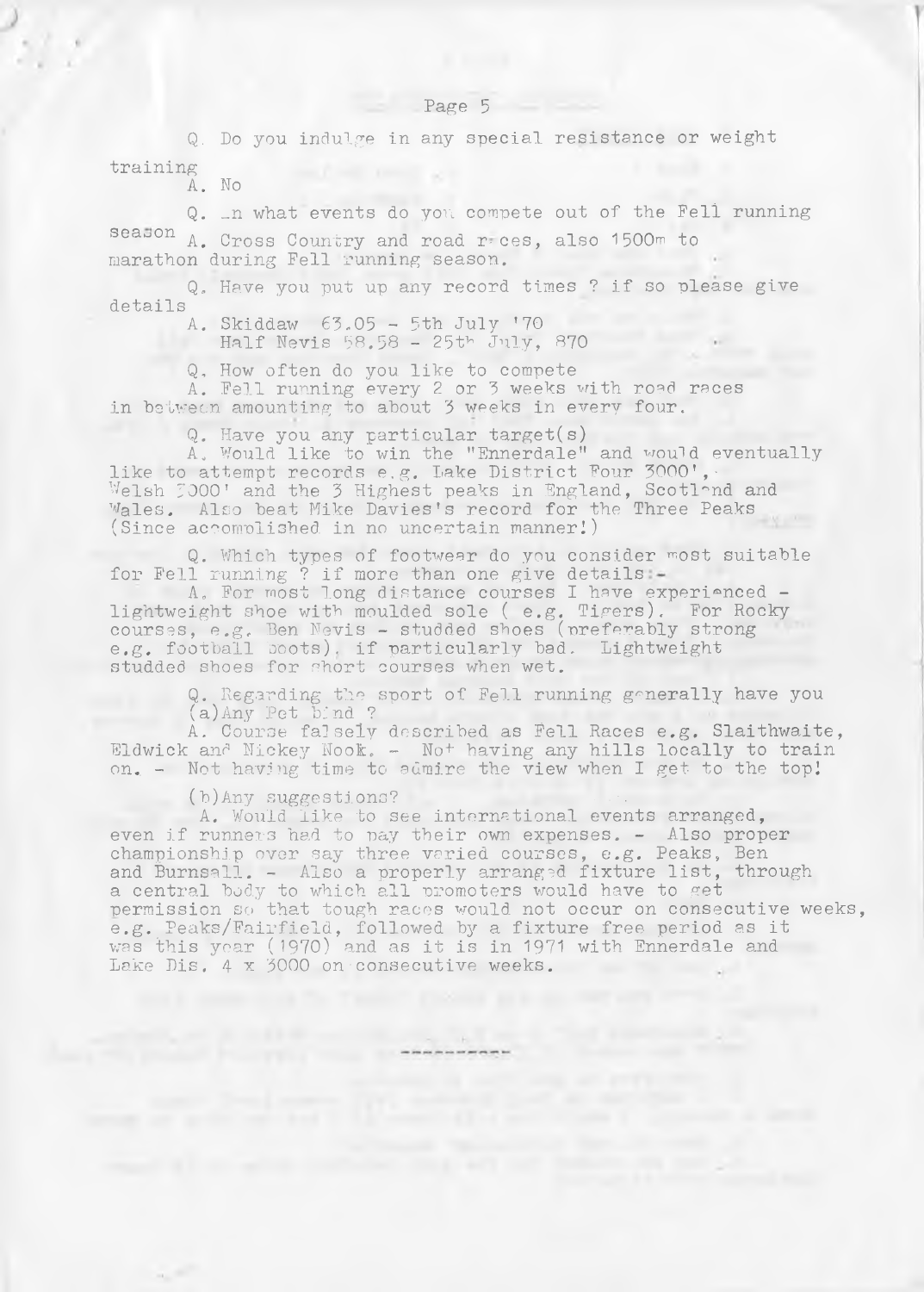### PAGE 6

### PERSONAL QUESTIONNAIRE

| 2 JOSS NAYLOR        |       |                |
|----------------------|-------|----------------|
| $Q.$ Name ?          |       | A. Joss Naylor |
| $Q_e$ Club ?         |       | A. KendaleA.C. |
| $\mathbb{Q}$ . Age ? | A. 34 |                |

Q. What are your 3 favourite events:

A. Ennerdale Horse Shoe Fell race, Vaux Mountain Trial and Two day Marathon.

Q. Which do you consider your best ever run(s):

A. Vaux Mountain Trial 68, Ennerdale Horse Shoe Pell race 1968 - 70, Ramblers 4 3000', Peaks Marathon and the Two day marothon 1970.

Q. What was your first fell race and what age were you. A. Ben Nevis race 1962 1st newcomer in 1hour 50min 6 sec. 5th without any training age 26 years.

Q. Which do you think averages as the toughest event in the calendar:

A. Two day marathon on average a third of the competitors finish .

> Q. What would be a typical weeks training schedule for you (a) in the Fell Running season:

A. I only train for two weeks before an event, thats if I have time to train. First day about ten miles of fell, one easy day. Then about 25 miles run as fast as possible on thursday. Then I repeat the 25 miles about every third day getting out about three times a week.

out of the Fell Running season:

A. I don't do any training out of season as I have no time to spare as I run the Farm single handed. I would like to devote more time to .it as I enjoy training.

Q. Do you undertake any special type of training for particular events? if so give details:

A. No special training. I only train myself to be able to run about five miles extra than what the event is. For 25 mile race I train myself to run 30.

Q. Do you indulge in any special resistance or weight training:'

A. None

Q. In what events do you commete out of the Fell running season:

A. One or two Orienteering events if any local.

Q. Hove you put up any record times? if so please give details:

A. Ennerdale Fell roce 3.53.20 Rambler Marathon 8h.20mins.

(1971 New record 3.35.40) 24 hour Lake District Record 61 Peaks

Q. How often do you like to compete:

A I only run in long distance fell reces local about three a season. I would run a lot more if I hed the time to spare

Q. Have you any particular target(s):

A. Yes the record for the most Lakeland peaks in 24 hours (Achieved 1971 61 peaks)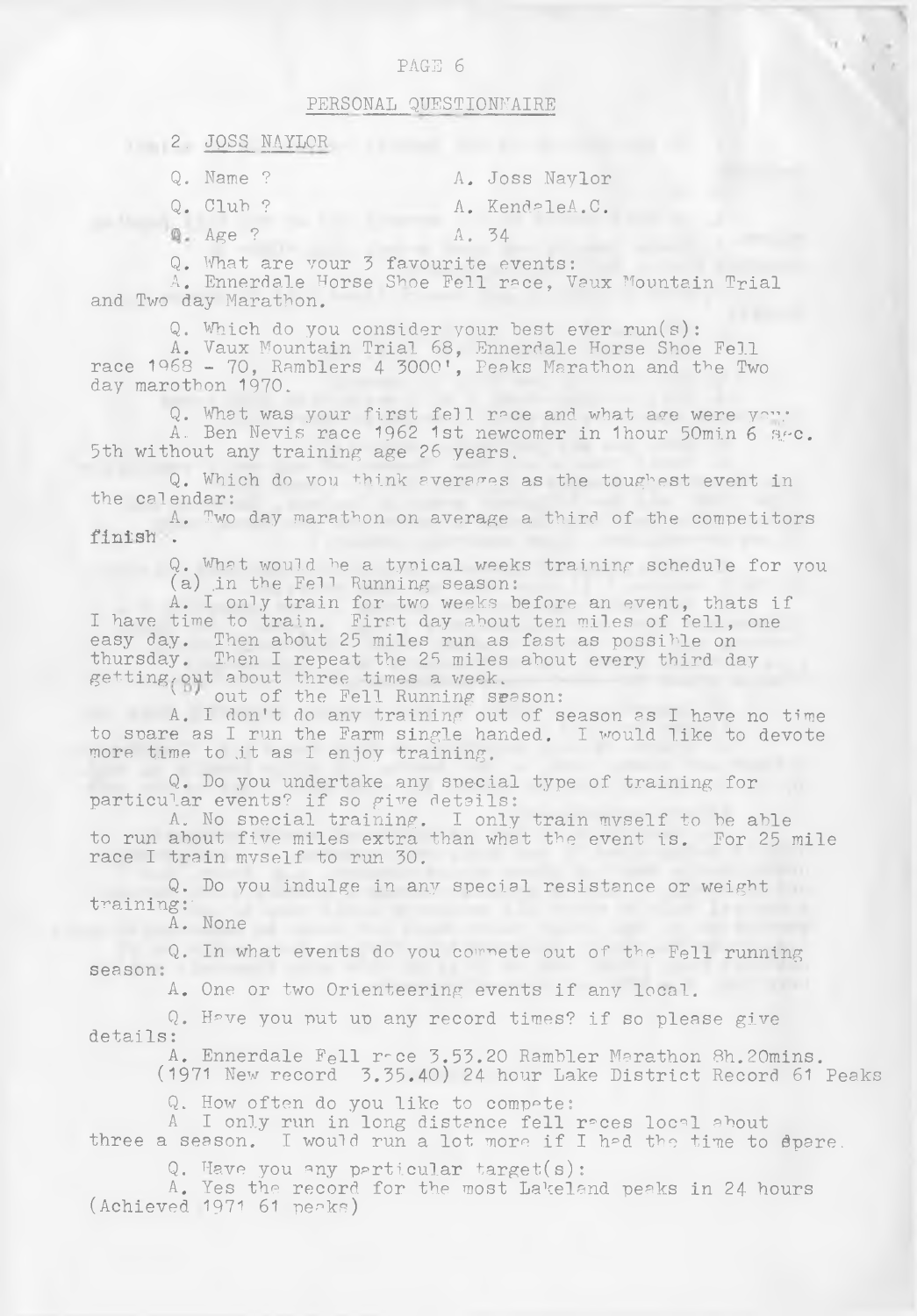Q. Which types of footwear do you consider most suitable for Fell running? If more than one give details:

A. I build my own starting off with a pair of football boots, then I put a pair of hockey boot tops on them for ankle support.

Q. Regarding the sport of Fell running generally - have you (a) any pet bind ?

A. I don't like mass starts with training alone I often set off at the wrong pace.

(b)any suggestions ?

A. All distance fell races over ten miles to be started 1 minute intervals, let the slowest go first. In many cases the race wouldn't take any longer to put on. It's only a thought!

Q. Any other remarks:

A. Give Stanley Bradshaw a Knighthood i'm sure he keeps us all going and must be one of the greatest sportsmen ever.

#### PERSONAL QUESTIONNAIRE

3. ALAN HEATON

Q. Name ? A. Alan Heaton

Q. Club ? A. Clayton - Le - Moors Harriers

Q. Age ? A. 42

Q. What are you 3 favourite events;

A. Three Peaks, Lake District Mountain Trial, Pendleton Fell Race.

Q. Which do you consider your best ever run(s):

A. When I beat my old friend and rival John Marstrand, to win the Veterans prize in the 1970 Ben Nevis Race and at the same time recorded my fastest time for this race.

> Q. What was your first fell race and what age were you: A. Pendle Fell Race (27)

Q. Which do you think averages as the toughest event in the calendar:

A. Ben Nevis Race.

Q. What would be a typical weeks training schedule for you (a) in the Fell running season:

A. Tuesday:- Club training night local hills up to 10 milss Weds.) Shorter run sometimes on one night

Thurs.) sometimes on both.

Weekend:- Competing or training up to 15 miles , mostly on local hills.

(b) out of the Fell running season

A.Tuesday:- Soccer or club training night up to 8 miles on road.

Thursday:- occasional short runs on road.

Saturday:- X country races or club training up to 9 miles on country

Sunday:- mostly walking, Pennines, Lakes or Scotland.

Q. Do you undertake any special type of training for particular events ? if so give details:

A. No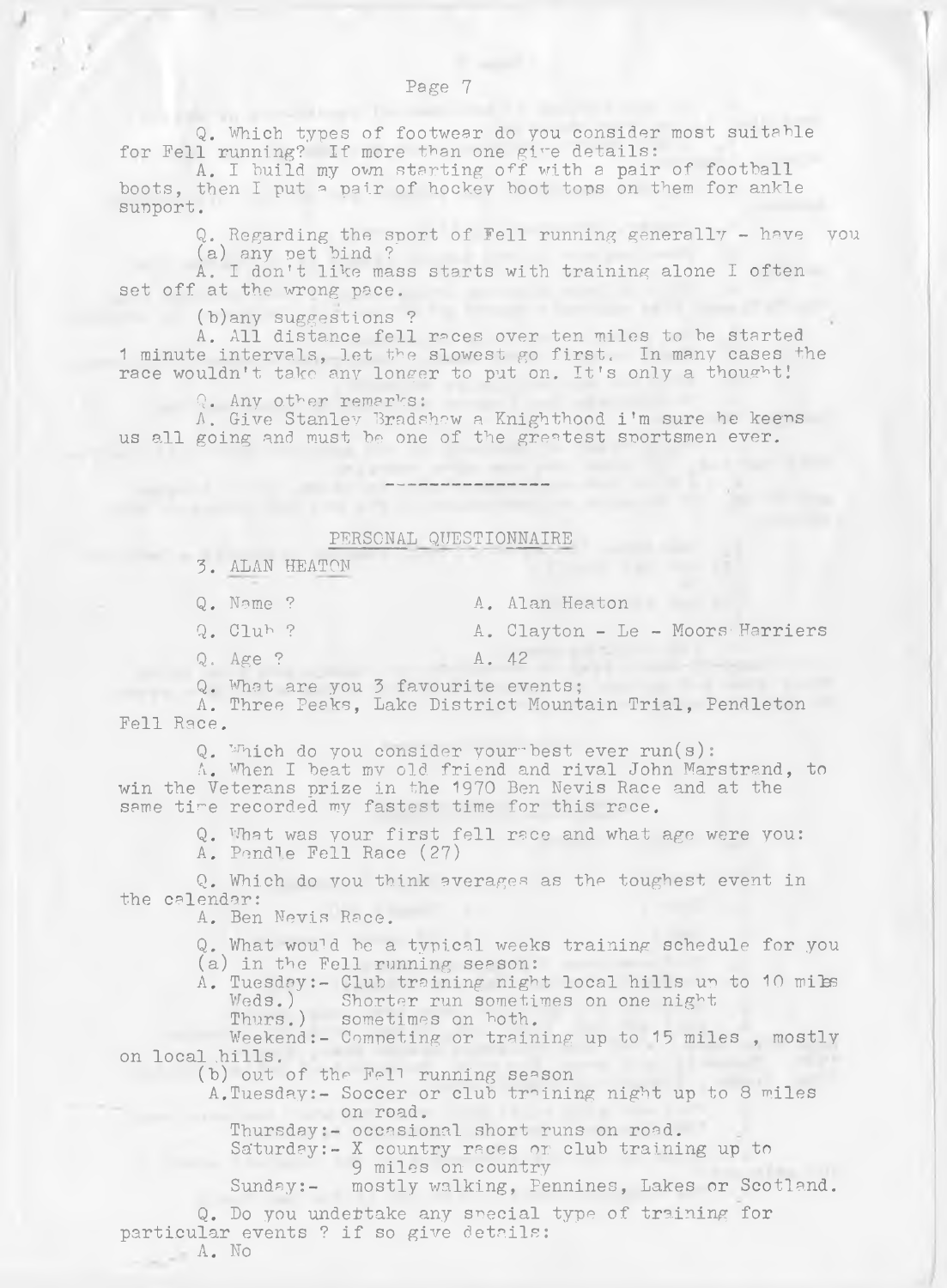Q. Do you indulge in any special resistance or weight training: (give brief details) A. I did weight training years ago now only as part of circuit training. Q. In what events do you compete out of the Fell running season: A. Soccer, Orienteering (All year). Q. Have you nut up any record times? If so please give details A. Only in long distance events e.g. I have fastest time for Fellsman Hike and hold record of 60 peaks in 24- hours in Lakeland Q. How often do you like to compete-A. Short races - every week. Long races - everv other week. Q. Have you any particular targets : A. To complete the 3 peaks at least 20 times and the Pennine Way once. Q. Which types of footwear do you consider most quitable for Fell running. If more than one give details: A. I have competed succesfully in Studs, Bars, Ripples and Flats. It depends on conditions of the day and nature of the course.

Q. Regarding the sport of Fell running generally - have you (a) Any pet bind ?

- A . 'No
- A. No<br>(h) Any suggestions
- $A_{\bullet}$
- Q. Any other remarks:

A. I would like to thank all the people who have given their time and energy to organise the Fell roces which have given me much pleasure over the years.

# PERSONAL QUESTIONNAIRE

4. DAVID A. CANNON.

- Q. Name ? A. David A. Cannon.
	-
- 
- Q. Club ? A. Kendal A.C.

The second is the assumed at

Q. Age ? A 20 years 3 months

- Q. What are your 3 f vourite events:
- A. Burnsall, Musbury Tor and Thieveley Pike.
- Q. Which do you consider your best ever run(s):

A. 1965 4th Nat. Lads Club, Stoke. 1965 1st Primros Road Roce Boys. 1969 2nd Mid-Lancs League race, Burnlev. 1970. Burnsall Fell race, Ten Mile, Rossendale 3 Fells Thiveley Pike, Pendal. (Fairfield Disqualified).

> Q. What was your first Fell roce and what age were you: A. 1965 Burnsall Boys Fell Race 4th 14 years.

• Q. Which do vou think averages as the toughest event in the calendar:

A. The toughest event I have run is the Ben Nevis.

Page 8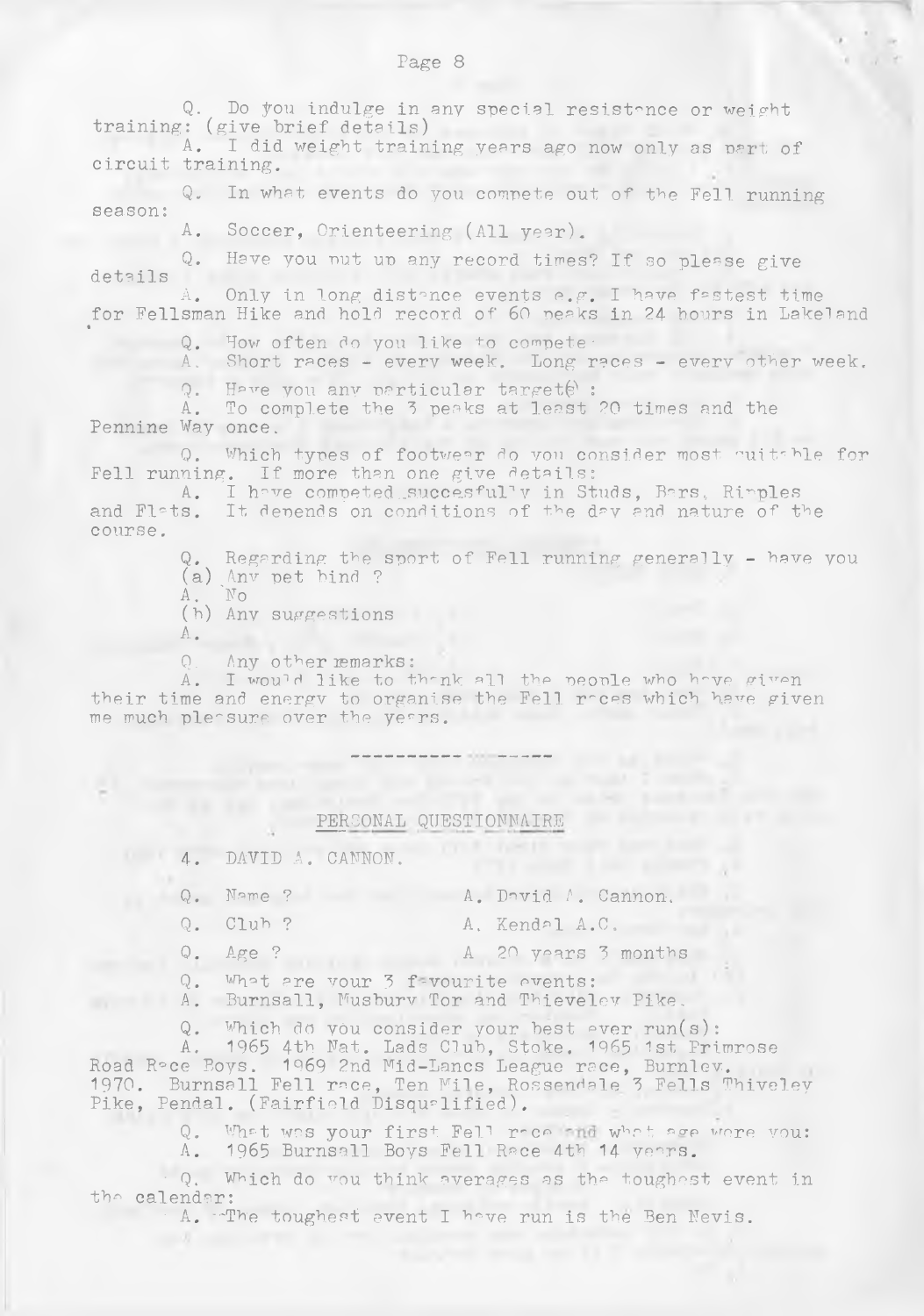Q. What would be a typical weeks training for for you: (a) In the Fell running season: A. Sunday a.m.  $1\frac{1}{2}$  steady Fell p.m. 30 mins easy Monday 12 miles Roa Tues. 1 Hour Fartlek Fell Wed. 16 x 440 Grass Track Thurs. 8 miles easy road Fri 30 mins easy Cross Country Sat. Race (h) Out of the Fell running season: Sunday a.m. 2 Hours Fell p.m. 6 miles easy Cross Country Monday 1<sup>1</sup> hours easy Road Tues. 8 miles Fartlek Road Wed. 10 - 12 miles steady Road Thurs. 6 miles steady Road Fri. Rest Sat. Race Q. Do you undertake any special type of training for particular events? If so give details: A. No Q. Do you indulge in any special resistance or weight training (give brief details)<br>A. I have done weight I have done weights other years but not this year. Q. In what events do you compete out of the Fell running season: A. Cross - Country, Road Races. Q. Have you put up any record times? If so please give details: A. Ten mile broke record by 28 secs. Burnsall 10 years record by 11 secs, New record at slaitbwaite. Thiveley Pike by 1 min. 19 sec. Benson Nott Kendal by 57 secs. Q. How often do you like to compete: A. Once a week. Q. Have you any particular target(s): A. To break all the Fell race records. To run for England. Q. Which types of footwear do you consider most suitable for Fell Running? If more than one give details: A. Light weight studs. Flats for some Fell reces. Q. Regarding the sport generally - have you (a) Any pet bind: A. Some are called Fell races and do not resemble a Fell roe. (b) Any Suggestions: A. That all the Fell races be included in the King of the Fells points table. Q. Any other remarks: A. (a) I think the Fell Runners Association is a ver good thing for the sport and (b) That the Association will be able to organise International Fell races in the future.

that your part last look and your pain last that you see that

 $\epsilon = 2.6 \mu m^2$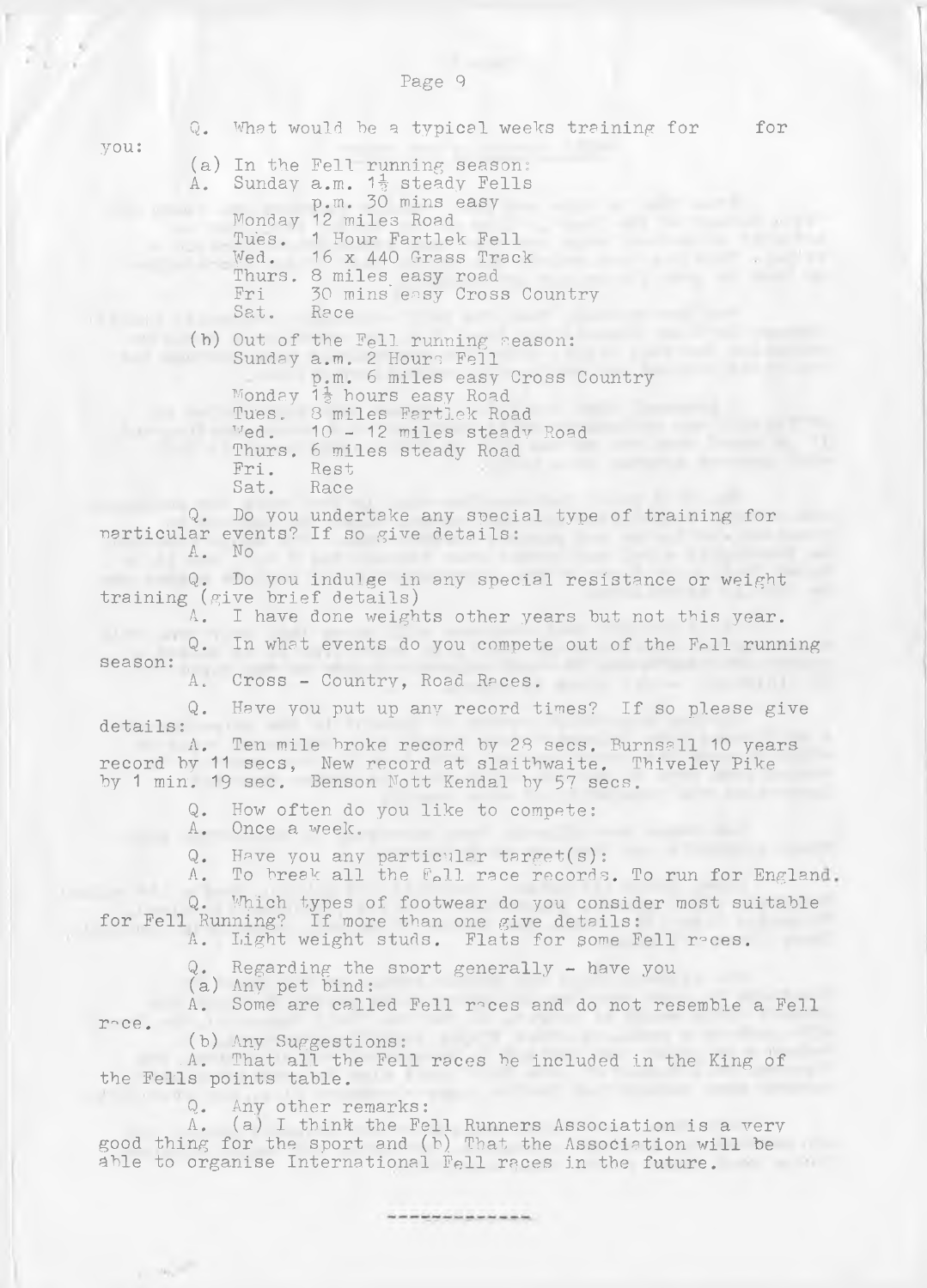### Page 10 *i*

### "PELL RUNNER OF THE YEAR"

From time to time and from various quarters one reads of "Fell Runner of the Year", "King of the Fells" etc., but no official selection basis has ever been established for such a title. This has been mainly due to the lack of any association or body to take the matter up properly.

Who better then, than the fell - running fraternity itself through it's own Association the F.R.A. to establish a basis for selection for this title, with like recognition also perhaps for the first veteran and maybe other subsidiary titles.

A proposal that the  $F.R.$  a should take this matter up officially was enthusiastically received at a recent meeting and it is hoped that the scheme will be fully operational in 19 $\tilde{r}$ with perhaps a trial this year.

The main point for consideration is the basis for selection and several suggestions are put forward below for members to consider, criticise and suggest further upon. The whole idea can be thoroughly aired and chewed over through the F.R.A. and it is hoped that in this way a true representation of members wishes can be finally established.

It is thought that everyone will agree that only true fell races can be considered and the first suggestion is to select a number of races - say 10 - and allocate points to the first 10 finishers, - all races to count.

Another suggestion worthy of thought is the selection of 4 or 5 races (the "classic" fell roces) as a permanent basis on which to work the points system, with 5 or 6 other races to be varied from year to year in order that the system does not jeopardise the popularity of some events.

Ten races have already been suggested in connection with these proposals and they are as follows

Three Peaks (22 miles), Burnsall (2 $\frac{1}{2}$  miles), Pendle (6 $\frac{1}{2}$  miles) Fairfield (9/10 miles), Ennerdale (24 miles), Skiddaw (9'miles), Thieveley Pike (3. miles), Ben Nevis (10 miles), Rossendale (9miles), Chevy Chase (17 miles).

The allocation of the points system to the first 10 finishers in each event would appear to be pretty fair and the primary title would of course, be for the "Fell Runner of the Yeear" with perhaps a medal or other trophy suitably inscribed. A runner - up could also perhaps be recognised and of course, the "Veteran Fell Runner of the Year" must also be considered with perhaps some recognition forthe super - veteran (i.e. say over 55's)

This then, is a brief outline of the proposed scheme and all members are invited to comment, criticise and suggest thereon. Please send yours to the Hon. Secretary.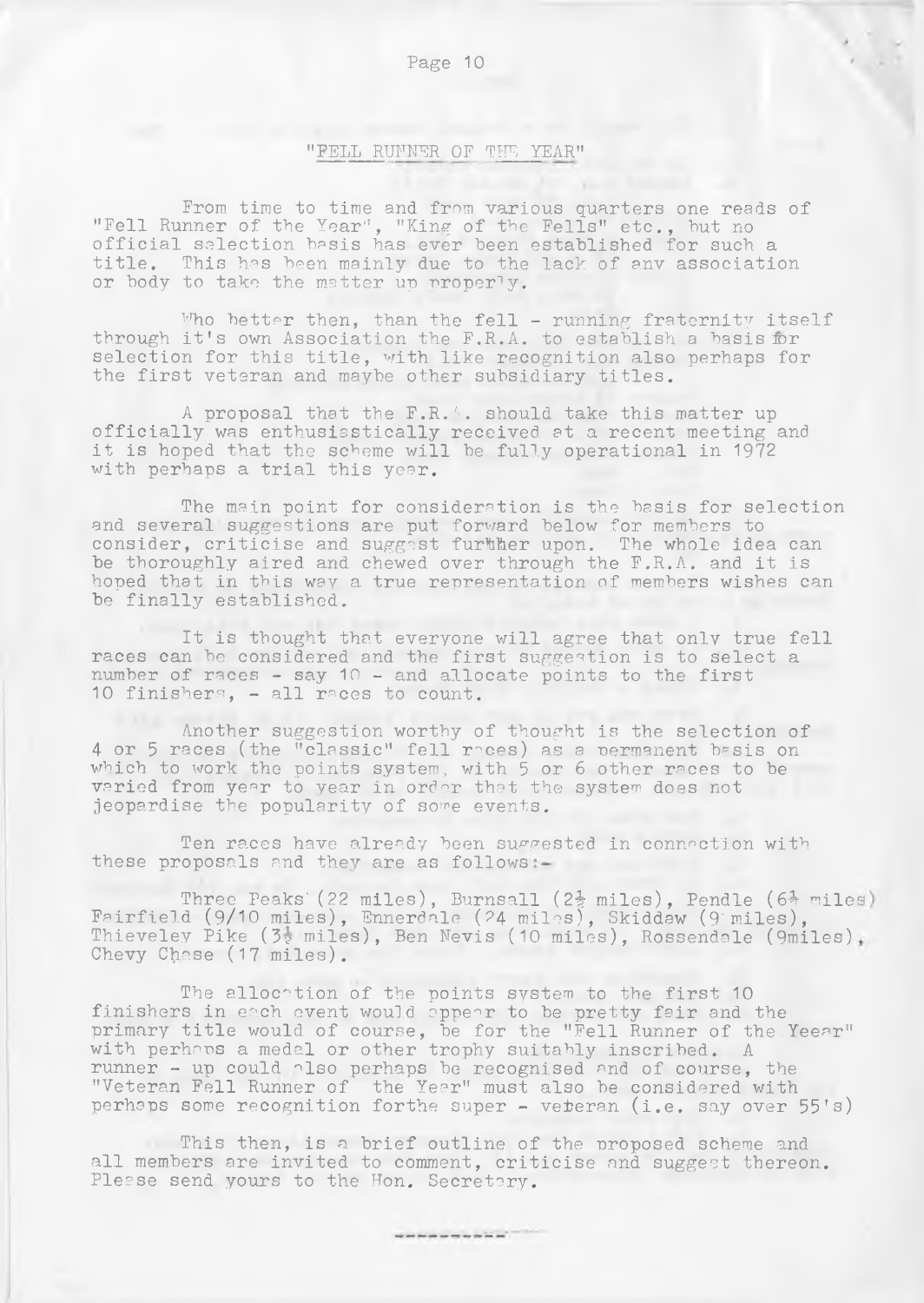### THE 16th ANNUAL THREE PEAKS RACE - 1969

By D. Scott (Clayton-le-Moors Harriers).

(The following article hv Dave Scott is reproduced from a Clayton-le-Moors Club Newsletter and appears with the kind permission of that  $dlub)$ .

The big day, the day which causes more tension and sleppless nights in the life of a fell runner than any other in the year, arrived once again, Sunday 27th April. This for many is the culmination of months of hard slog and flog over bog through smog and fog. Little toes have gradually hardened and with luck no blisters will occur.

E rly rising on the Sunday with making of sandwiches and drinks by the ever faithful long - suffering wife! The packing of ones bag; which shoes, T. shirt, how many vests, long sleeve, flats, ripples, studs or Greengates? How wet will it be? How much rain has there been recently?

The journey northwards, for us constantly looking at the weather it is dull and cloudy, will it rain or clear for the race? Where's Ingleborough? Ah! Oh! cloud well down the slopes. Let's hope it clears or it could be dodgy. Once again one sees the early arivals, notablv Mike Davies and the later ones, past winner, club record holder, G.B., who races the clock both on the journey and in the roce. Into the changing tent; greeting friends, collecting two numbers and tag and finding a place to change.

As the minutes slowly pass and 11 a.m. approaches, the crowds build up, tention increases and athletes jog around the start area, constantly looking up to see Ingleborough - Are the clouds higher or lower? - How cold do you think it will be?

11 a.m. - the gun goes and were off - a surging mass of multicoloured vests, shorts and shoes, legs and arms working away on the first few yards of the 38,720 to be covered - Alistair will move his legs less than Dave Walsh. Davies is away but Paul goes hard and is in the first few as they clear the rise and head for the first gate.

After much indecision I ran in two vests and o T shirt, a good idea for most of the race but hail stones hurt at 2,000 feet.

Must set off a bit faster than previous years. There's Robinson just in front - who would have thought he would win? Very wet under foot. Already my feet are soaking as we run across 'the lower slopes before beginning the climbs. Only Paul and Reg are in front - Paul well away but Reg only just in front- Flogging up the wall now, everyone bent double, breath resping away as we use hands as well as feet to climb upwards. Crowded here, move past him he's slowing you down, nip into that space in front of him, and so on to the.top.

Up and on the last section of rocks before 'the summit plateau. There go the leaders - Good I am roughly at the same point as in previous runs. "Go on Paul" as the first Clayton vest leaves the summit. As the cairn nears, people reach for the tags to throw in the box. How near have you to be - can I save a few yards or seconds which could be precious later on?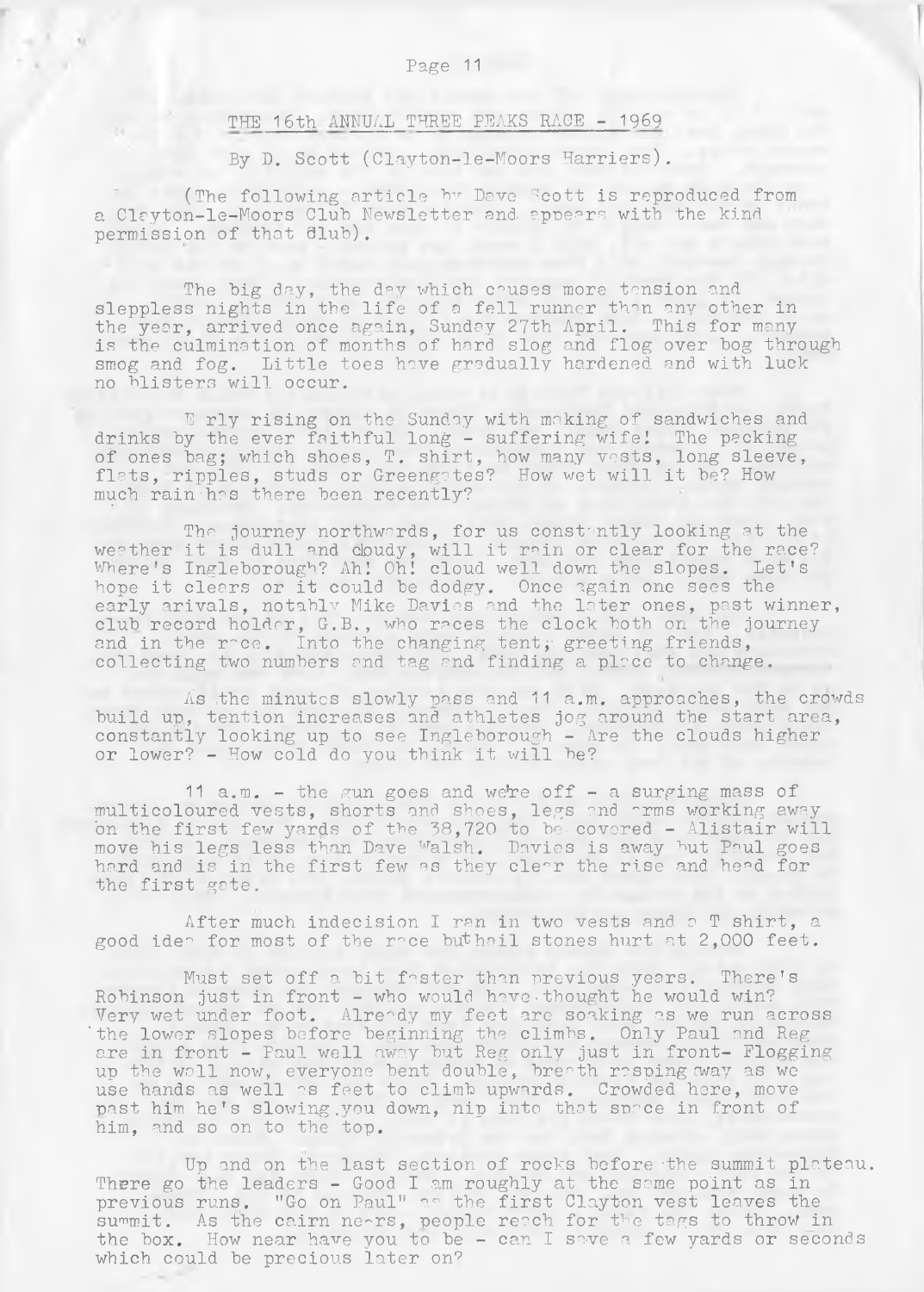### $Pa<sub>i</sub> e 12$

Steedily down off the summit and through the rocks, i'm not a J.H. or on A.H. - dare not risk falling. Contouring across the moor, feet and.ankles constantly on a slant heading for the wooden steps. Feel great along here, surging along with lots of strength. Over the wall and cut down to the shooting hut e-rly. I am the only one at the moment going down - gain yards, pass in front of hut and gain again. Running down Sulber Nick, felt very warm and sweat begins to trickle in eyes and off forehead. Again take Stan's cut off, only I went, and gained - must be 100 yards. Through Beecroft Hall Farm and then must fight to climb the hill after all the downhill running from Ingleborough. Down under the bridge, at least a foot of water here and into Horton. Well up on schedule - loud speaker van - "Here is third Clayton team member". Good they are both going well - three in the first twenty odd.

Meet Jill and Valerie at usual place, quick drink and collect fruit pastilles and Dextrasol. There is always the worry of getting the dreaded 'huger knock' or 'bonk'. Up the path, fields, walls, gates, all climbing and struggling, stuffing in pastilles whenever walking. Up the first short sections then over the wall and running again. Looking up and. seeing string of runners in front. Now onto the steep slog up through the buttresses. Begining to feel tired now, short steps, back aches, must keep going. Suddenly it's cold. The weather changes, biting hail-stones blown down by the wind pepper arms and legs. Legs are more used to such things but arms-hurt. Let's get off, lose height quickly.

All down hill - Steady now, not too fast or you will b---yourself. Now the river - paddle away - across to the small tributary and then over the moor. Ploughing steadily on, very wet, through heather, rushes and the endless bog. Over the wall and up to the bedstead. Only one more section of rough stuff before we get onto easier ground. Thank goodness! Now onto the shorter grass the chunks of limestone. Finally down to The Farm. Through the river this year. No more the trouble of three gates, just the trouble of wet feet after finding the river.

Along the long white  $r \circ d$  - feet slopping inside wet shoes, squelching the water out. Now into the fields. Not far to Ribblehead and another drink and replenish pastilles and Dextrasol. Blast! Got cramp in back of my thigh, let's hop it goes or it's going to be tough. Very tired now. A crucial point. The first of the cars parked on the road-side - encouragement from friends. Still on schedule but cramp getting worse.

Through the crowds across the short section of moor. Hard to keep going. Onto the stonev road that leads under the viaduct, very difficult to move fast...All the strength and supreme fitness felt coming off Ingleborough has now vanished and we struggle along. Whernside and the long long slog from the farm to the summit. A question of will-power now "Fight you b----, Fight", Most people are walking, head down hands on knees - must keep going. Little jog - 10 yards of flattish ground. There are others well up on the final steen section. Wish I was up there. I can see the check-point, once there the rest is easy. King of the Mountains comes past, chasing Bert for the Veterans' Prize. Began to hail-stone again. Last steep section. People in front too for to the left - sitting and resting. Not me "Fight you b--- Fight". No worms will get me. The top at last, knocked it off. Three down. Along the ridge - don't forget - off at the third hump. Aa - aa - gh ! Cramp ! Can't move leg seized up.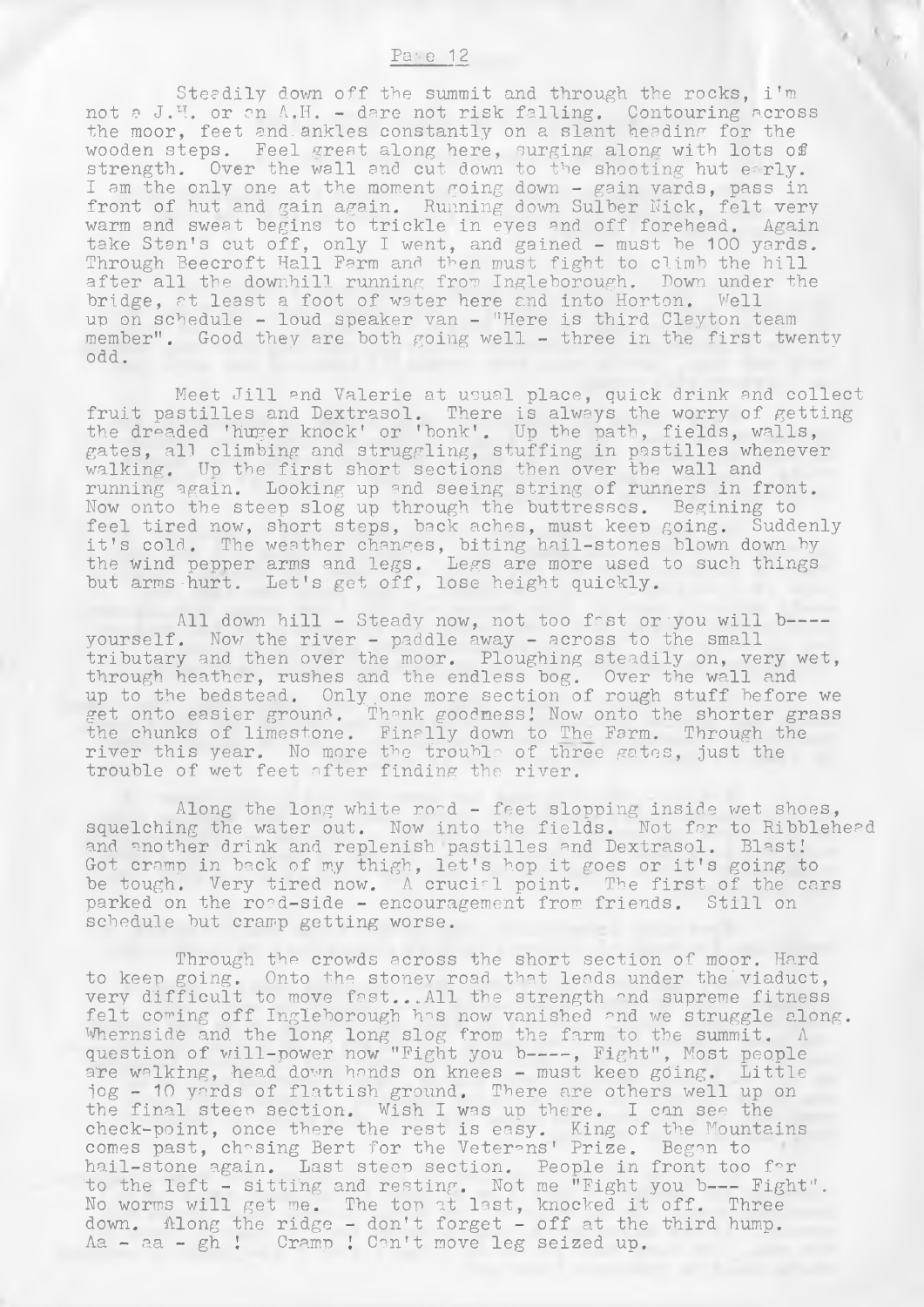Hopping round in small circles. Must move! Come on - move! Running with wooden legs, slowly eases off, there are the cars at the finish. Wish I was down on the level. Cut off now - down the steep bit, over the wall steady! Don't want to fall with cramp. Very boggy here. Careful we don't lose a shoe. Across the green fields, through the 'its of limestone, the farm and onto the track Cramp again. Come on. Kepp going. Rub it with your hand whilst s'ill moving. Cattle grids - Careful - beautiful smooth tarmac road. Wish I felt great. Could bomb along here. Up from the. stream. Continuos cramp. "Come on Dave!" Shout from friend les. "Fight!, Fight!". Approaching the crowds shouts and applause. Sharp left up the field to the finish !! Made it !!

Walking round, thighs ache. Pain. Can't get rid of the pain. Drink. Long sleeve shirt on. Sit down. Sun feels w~rm. Still the pain. Wonder what my time is - 3 hours 23 mins. 35 secs. - slower. Not bad considering. Richard says salt tablets next year. Shout as rest of Clayton members come in. Over 4 hours now. Go and change. Wash legs in worm water ! Don't fancy a rub in a bath !I

Presentation 1st., 2nd., 3rd., Team Prizes, 1st., 2nd., Third Team in positions 16, 31 and 33, with, "Hey that's us," time of 9 hours 54 mins. 59 secs. Clayton-le-Moors. Fabulous! First time ever won anything. Very attractive stainless steel tosst -rack. Dead chuffed !!

People slowly disperse. The big day draws to a close with sun and showers. Quite cool now. Head for home.

The stiffness from cramp finally cleared in my right thigh on Wednesday afternoon.

### RESULTS .

1. C. Robinson (Rochdale) 2.44.44. 2. G.J. Norman (Altrincham) 2.44.57 3. M.P. Davies (Reading) 2.46.57. 16. P. Livesey 3.09.59 31. A. Heaton 3.21.25. 33 D.I. Scott 3.23.35. 45. G. Brass 3.29.27 46. A. Patten 3.29.46. 47. R. Heys 3.30.11. 74. T.F. Heaton 3.51.38 77. J. Haworth 3.54.08. 88. K. Heaton 4.01.49. 101 M. Meath 4.18.05 104. S. Bradshaw 4.19.52. 105. W. Hill 4.19.52. 108. H. Smith 4.22.06. 113. K. Brown 4.41.51. F. Thompson, R. Lawson, D. Smith retired.

Team: 1. Rochdale 8.41.13. 2. Bingley 9.11.36. 3. Clayton 9.54.59

Number of starters 149. Number of finishers 116. Number first class 46. Number of 2nd class 65. Number of teams starting 20. Number of teams finishing 16.

D. Scott.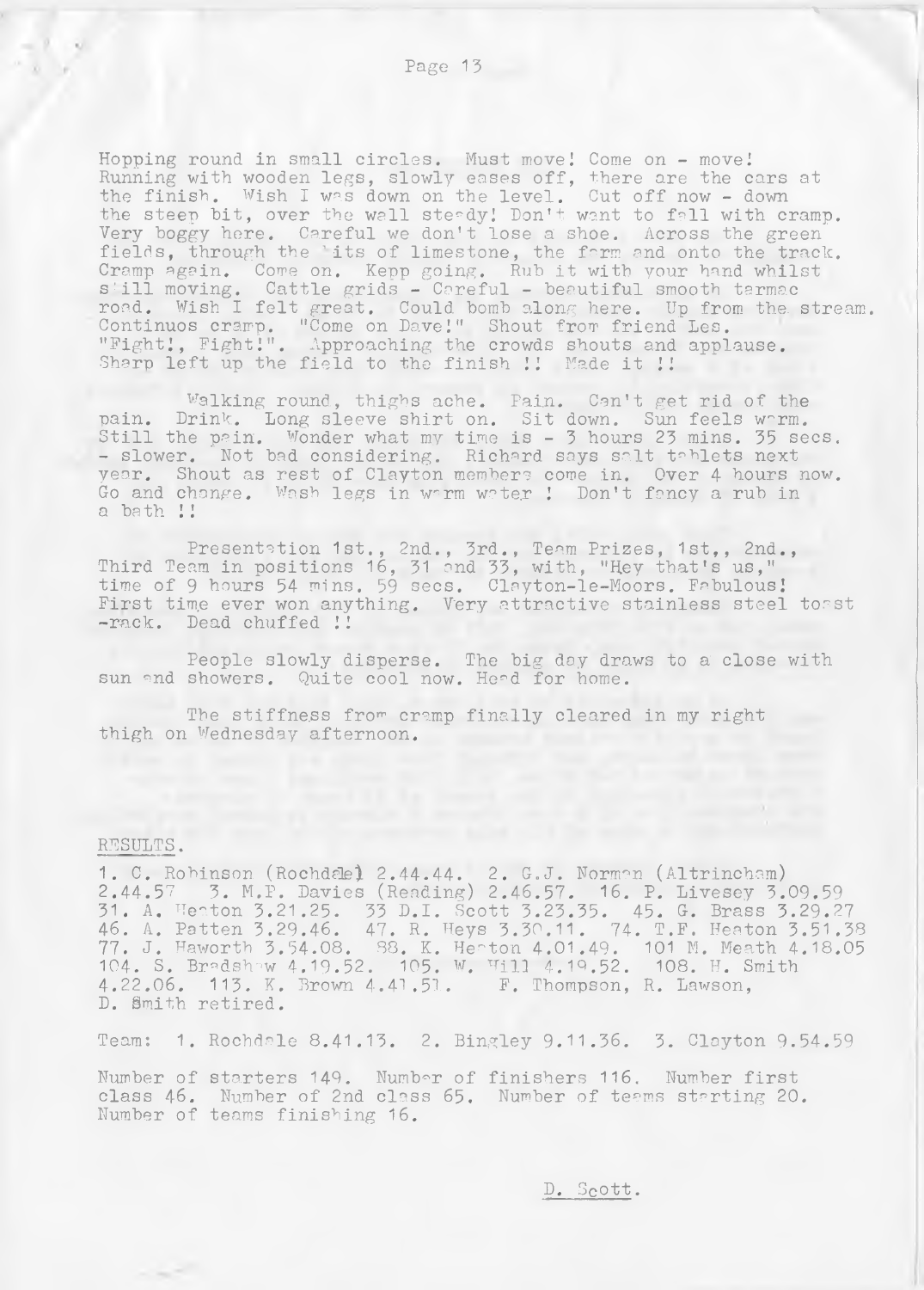# **THE PENNINE WAY**

The year 1970 will be remembered as the one in which the Pennine Way became the object of record breaking attention.

It is perhans fitting and appropriate that Clayton-le-Moors Harriers should become the first Club to blaze a relay traverse over the entire Way and establish a fine record of 34 hours 54 minutes and 37 seconds. The Clavton club imposed upon themselves a set of 6 nominal rules which it vould seem fair to expect any Club attempting the record in future, to follow. Their 24 runners were spread over 66 legs.

Later in the same year, Ted Dance and Dennis Weir, both of The Rucksack Club, established a remarkable complete traverse record by covering the entire Way travelling from North to South, in 4 days 23 hours 20 minutes.

This year, 1971, the Pennine Way became the subject of conversation in a Surrey pub and the outcome was a decision by Ranelagh Harriers, to attempt to break the relay record.

Something attempted was indeed on this occasion, something done, and on 29th/30th May, 1971 24 runners from Ranelagh Harriers, spread over 105 legs, broke the Clayton record by completing the traverse in 33 hours 41 minutes 15 seconds.

As an off-shoot of this event, Bill Bird and Dave Locke who had both taken part in the Ranelagh relay, made their return South by way of a voliant attempt on the complete troverse record from North to South, and although Dave Locke was forced to reture through injury at 140 miles, Bill Bird continued alone to make a fantastic reduction in the record of 15 hours 12 minutes. His complete time of 4 days 8 hours 8 minutes is indeed meritorious particularly in view of his solo traverse of the 1ast 128 miles!

A full account of two of these achievements will appear in the next edition of the Newsletter.

and the contract of the

Page 14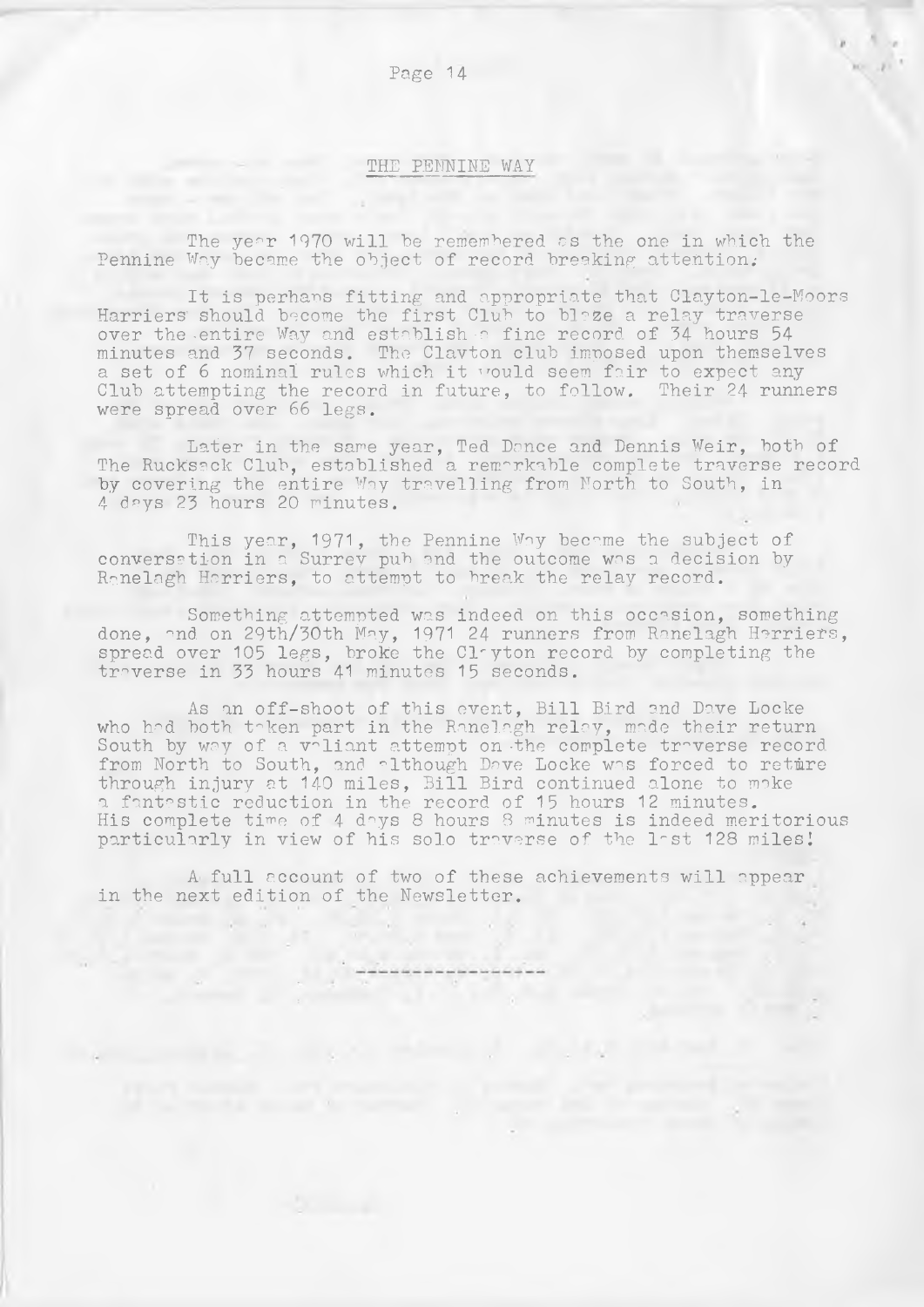### BEN NEVIS RACE

Page 15

The Fell Runners Association would like to join with the  $B_{\rho}$ n Nevis Roce Association in paying tribute to the most consistant runner in the history of the Ben roce. This year Edward Campbell of Lochaber Athletic Club competed in his twenty first consecutive Ben Nevis Race'. Only one runner, Peter Hall, has won on more occasions than Eddie and he achieved success four times whilst Eddie, together with Mike Davies of Reading, David Spencer of Borrow and another Lochaber runner, Brian Kearney, have succeeded three times. Eddie's wins were achieved in 1952, 1953 and 1955. He has also finished in the first ten on numerous occasions, the last time being in 1967, when the weather was very cold with rain and hail on the summit. The most amazing fact emerges that Eddie has broken the  $2$  - hour barrier in no less than 20 of 21 reces (or 19 out of 20 on the old course).

Is is typical of Eddie that his most outstanding memories of the roce are the friendships he hos mode, particularly with runners who have taken their holidays during the fortnight prior to the race and have trained together in the early mornings.

Congratulations on your fine record, Eddie. We hope that you will continue to compete in the Ben roce for many years to come, and to encourage and inspire the younger members of Lochaber Athletic Club to emulate your achievements.

### 1970 RESULTS

|                                                                   |                                                       | THREE PEAKS                                                                                                                                                                                                                                                                                                                                                                                                                             |
|-------------------------------------------------------------------|-------------------------------------------------------|-----------------------------------------------------------------------------------------------------------------------------------------------------------------------------------------------------------------------------------------------------------------------------------------------------------------------------------------------------------------------------------------------------------------------------------------|
|                                                                   |                                                       | 17.14 1. J. Norman 2.48.11<br>17.31 2. P. Watson 2.53.41<br>17.38 3. A. Spence 2.55.21                                                                                                                                                                                                                                                                                                                                                  |
|                                                                   |                                                       | TEAMS<br>1. Bingley 9.20.31                                                                                                                                                                                                                                                                                                                                                                                                             |
| 1. J. Norman 1.17.8<br>2. D. Spencer 1.17.9<br>3P. Watson 1.17.30 |                                                       | $2.$ Bolton $9.39.00$<br>3. Rochdale9.46.01                                                                                                                                                                                                                                                                                                                                                                                             |
|                                                                   |                                                       |                                                                                                                                                                                                                                                                                                                                                                                                                                         |
| $TEAM - S_21e$                                                    |                                                       | 1. D. Cannon 13.20<br>2. K. Darlow 13.22<br>3. R. Harrison13.30<br>TEAM - Airedale & S.V.                                                                                                                                                                                                                                                                                                                                               |
| SKIDDAW<br>TEAM - Rochdale                                        |                                                       | BEN NEVIS<br>1. J. Norman 1.40.45                                                                                                                                                                                                                                                                                                                                                                                                       |
|                                                                   | RIVINGTON PIKE<br>1. D. Cannon · 43.12 1. R. McAndrew | 2. P. Rawnsley 44.48 2. D. Cannon<br>3. P. Watson 45.01 3. P. Wat<br>ENNERDALE HARDEN MOSS<br>2.37 30 1. J. Noylor 3.53.20<br>2.44.47 2. D. Weir 4.12.40<br>2.45.52 3. A. Heaton 4.16.20<br>TEAM - Kendal<br><b>BURNSALL</b><br>1. J. Norman 63.5 R. a. D. Cannon 13.29 R<br>2. T. Proctor 63.57 2. H. Walker 14.31 2. D. Cannon 1.41.13<br>3. D. Connon 65.6 3. J. Norman 14.36 3. M. Davies 1.43.57<br>TEAM - Holmfirth TEAM - Kendal |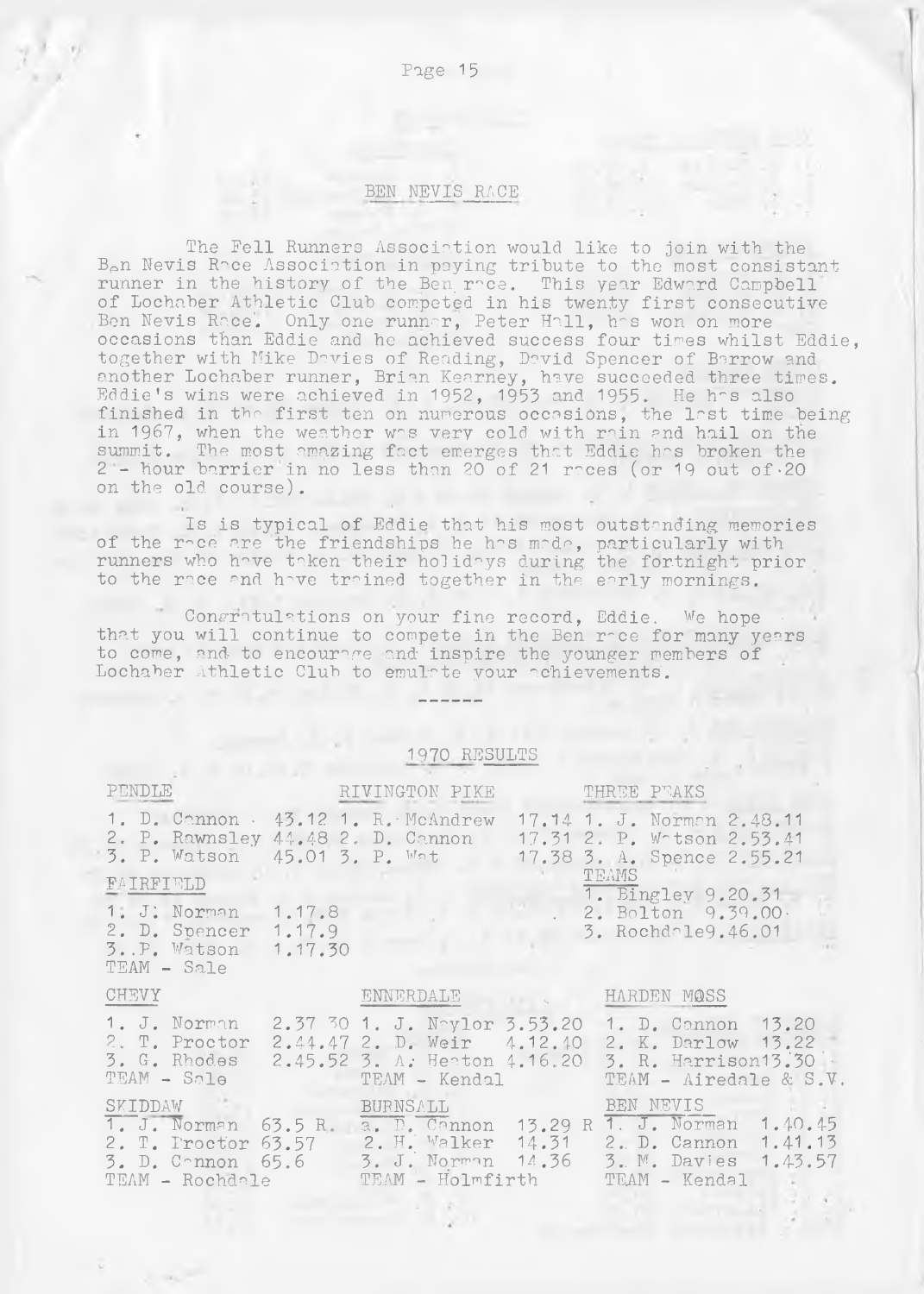| 1970 RESULTS                                                                                                                                                                                                                                                         |
|----------------------------------------------------------------------------------------------------------------------------------------------------------------------------------------------------------------------------------------------------------------------|
| VAUX MOUNTAIN TRIAL<br>ROSSENDALE                                                                                                                                                                                                                                    |
| 1. M. Davies<br>61.42<br>4.30.50<br>1. D. Cannon<br>2. I. Wainwright 63.22<br>2. J. Naylor<br>4.33.02<br>3. T. Wale<br>3. J. Norman<br>4.46.03<br>63.40<br>TEAM - Bolton                                                                                             |
| THIEVELEY PIKE<br>THREE TOWERS                                                                                                                                                                                                                                       |
| 1. D. Cannon<br>1.48.18<br>20.01<br>1. C. Robinson<br>2. H. Walker<br>20.28<br>2. D. Farmer<br>1,50.22<br>3. R. Harrison<br>3. T. Proctor<br>21.22<br>1.50.24<br>TEA <sup>14</sup><br>TEAM - Sale                                                                    |
| OTHER RESULTS                                                                                                                                                                                                                                                        |
| WORCESTER BEACON 1. P. Wood 33.39, 2. R. Cooper 33.44 3. A. Jenkins<br>35.18.                                                                                                                                                                                        |
| MANX MOUNTAIN MARATHON 1. R. Meadowcroft 5.45.0 2. J. Smith 6.05.0<br>3. M. Davies 6.54.0                                                                                                                                                                            |
| WHERNSIDE JUNIOR 1. D. Cannon 40.08 2 H. Walker 42.47 3. J. Hogg 44.22                                                                                                                                                                                               |
| INGLEBOROUGH 1. R. Tinlin 53.31 2. D. Cresswell 54.38 3. M. Evans 55.33                                                                                                                                                                                              |
| FELLSMAN HIKE 1. E. Dance 17 hrs. 13 mins. 2. G. Taylor 17 hrs. 58 mins<br>3. J. Edwards 18 hrs. 1 min.                                                                                                                                                              |
| BEN LOMOND 1. B. Finlavson 1.16.20 2. R. Shields 1.17.0 3. H. Elder<br>1.20.45                                                                                                                                                                                       |
| LAKE DISTRICT FOUR 3 THOUSAND PEAKS 1. J. Naylor 8 hrs. 24 mins.<br>2. A. Heaton 10.04.0 3. N. Heaton 11.49.0                                                                                                                                                        |
| ELDWICK GALA 1. J. Waterhouse 15.22 2. D. Slater 15.39 3. T. Proctor<br>15.41 Teams 1 Bingley.                                                                                                                                                                       |
| MUSBURY TOR 1. D. Cannon 8.21 2. P. Wotson 3. J. Norman.                                                                                                                                                                                                             |
| MAMORE 1. N. Carrington 1.11.53 2.R. Anderson 1.46.16 3. P. Duffy<br>1.47.07 Teams 1 Sale                                                                                                                                                                            |
| HALF NEVIS 1 J. Norman 58158 (rec) 2. D. Cannon 3. T. Proctor                                                                                                                                                                                                        |
| NICKEY NOOK 1. J. Norman 37.51 2. D. Cannon 37.55 3. T. Proctor 38.33                                                                                                                                                                                                |
| PENDLETON 1. T. Proctor 20.45 2 D. Cannon 20.47 3. C. Robinson 20.51                                                                                                                                                                                                 |
| TWO MAN TWO DAY MOUNTAIN MAR. THON 1. J. Naylor & H. Walker 13.21.20<br>2. B. Jones & M. Kelly 13.43.50 3. P. Bland & H. Richardson 14.21.40                                                                                                                         |
| SLAITHWAITE 1 D. Cannon 35.11 2. J. Norman 36.07 3. M. Sams 37.30                                                                                                                                                                                                    |
|                                                                                                                                                                                                                                                                      |
| 1971 RESULTS                                                                                                                                                                                                                                                         |
| CARNETHY HILL RACE<br>PENDLE<br>J. Alder<br>47.40<br>1. D. Cannon<br>12,01<br>Equal<br>I. McCafferty 47<br>Walker<br>.10<br>Η.<br>12.13<br>D. Cannon<br>47.57<br>3.<br>$C_{\bullet}$<br>Robinson<br>$4^{\circ}$ . 28<br>J. Norman<br>18.29<br>P. Waddington<br>13,06 |
| J. Coyle<br>49.10<br>$T$ .<br>Proctor<br>43.39<br>T. Proctor<br>49.47<br>6. P. Watson<br>44.07<br>D. Simnson<br>19.54<br>D. Farmer<br>11.09                                                                                                                          |

N. Carrington H. McFaull B. Finlayson

P. Walkington N. Carrington

D. Weir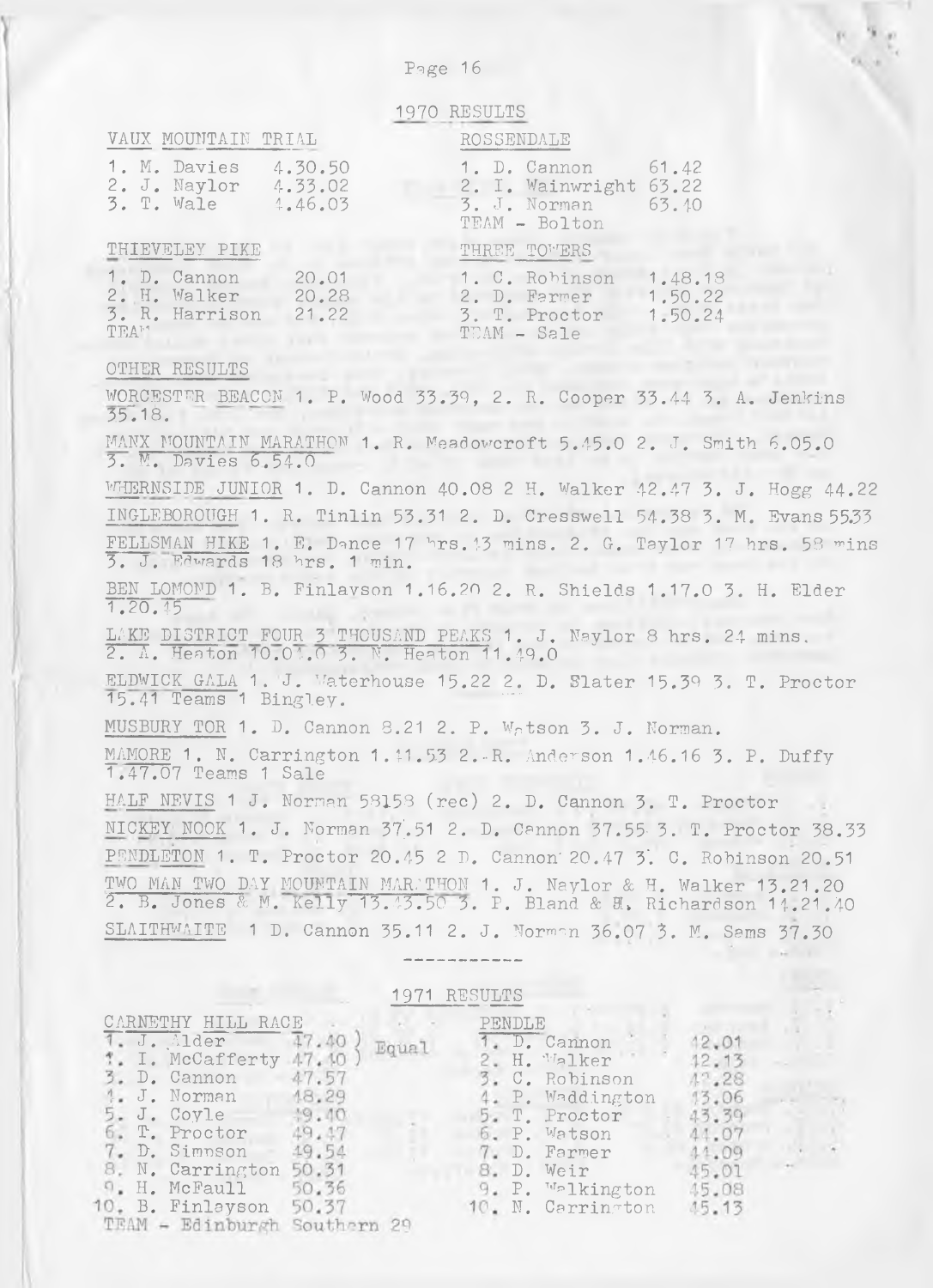|                                                                                                                                                                                                                                                                                                  | Page 17                                                                                                                                                                                                                                                                                                                                                                                                                                                                                                                                                                                                                                                                                                        |                                                                                             |
|--------------------------------------------------------------------------------------------------------------------------------------------------------------------------------------------------------------------------------------------------------------------------------------------------|----------------------------------------------------------------------------------------------------------------------------------------------------------------------------------------------------------------------------------------------------------------------------------------------------------------------------------------------------------------------------------------------------------------------------------------------------------------------------------------------------------------------------------------------------------------------------------------------------------------------------------------------------------------------------------------------------------------|---------------------------------------------------------------------------------------------|
| CHEVY                                                                                                                                                                                                                                                                                            | THREE PEAKS                                                                                                                                                                                                                                                                                                                                                                                                                                                                                                                                                                                                                                                                                                    |                                                                                             |
| 1. J. Norman 2.13.56<br>2. N. Carrington 2.15.11<br>3. P. Duffy . 2.21.15.<br>T. Proctor 2.22.28<br>4.<br>B. Finlayson 2.22.18<br>D. Coker 2.23.56<br>5.<br>6:<br>H. Blenkinsop 2.30.08<br>7.<br>8. J. Smith. 2.33.46<br>9. A. Ascott 2.35.29<br>10. D. Farmer 2.36.03<br>TEAMS - 1 Salé 7.21.22 | 1. J. Norman<br>2. C. Robinson<br>3. H. Walker.<br>4. P. Motson<br>5. D. Joir<br>6. B. Pickersgill 2.51.27<br>7. M. Nicholson 2.52.11<br>8. M. Drvies 2.52.45<br>9. T. Proctor 2.53.10<br>10. E. Himsworth 2.55.00<br>1 Salé 7.21.22 TEANS - 1. Rochdale 8.35.03<br>2. Rochdale 8.2257 2. Kendal 3.45.50<br>3. Heaton8.40.58 3. Bingley 9.12.10                                                                                                                                                                                                                                                                                                                                                                | $2,36,26$ (rec)<br>2.39.32<br>2.11.15<br>2.17.12<br>2,50.33                                 |
| FAIRFIELD . ENNERDALE                                                                                                                                                                                                                                                                            |                                                                                                                                                                                                                                                                                                                                                                                                                                                                                                                                                                                                                                                                                                                | BEN LOMOND                                                                                  |
| 4.1                                                                                                                                                                                                                                                                                              | 1. D. Cannon R.1.14.50 1. J. Naylor 3.35.40 1.B. Finlayson 1.10.15<br>2. J. Norman. 1.11.55 2. D. eir 3.57.00 2.R. Shields 1.13.00<br>3. H. Walker 1.16.12 3. M. Nicholson 3.57.50 3.H. Martin 1.15.30<br>M. Nicholson 1.20.20 4. P. Walkington: 02.00 1 A. Irving 1.16.10<br>1.21.03 5. D. Hughes 4.07.20 5. R. Anderson 1.17.15<br>5. R. Belk 1.21.03 5. D. Hughes 4.07.20 5. R. Anderson 1.17.15<br>6. J. Naylor. 1.22.58 6. R. Jeckson 4.12.12 6. J. Tonner 1.19.55<br>7. H. Blenkinsop1.24.52 7. H. Walker 4.<br>10. R. Heys 1.27.32 10. M. Meath 4.28.45 10.C. Jarvie<br>Team 1. Kendal 3.58.08 1. Kendal 11.46.10<br>2. Altrincham 4.14.53 2. Sale 13.47.22<br>3. Airedale 1.22.20 3. Rucksack 14.15.40 | 1.21.10                                                                                     |
|                                                                                                                                                                                                                                                                                                  |                                                                                                                                                                                                                                                                                                                                                                                                                                                                                                                                                                                                                                                                                                                |                                                                                             |
|                                                                                                                                                                                                                                                                                                  |                                                                                                                                                                                                                                                                                                                                                                                                                                                                                                                                                                                                                                                                                                                |                                                                                             |
| SKIDDAW                                                                                                                                                                                                                                                                                          | BURNSALL                                                                                                                                                                                                                                                                                                                                                                                                                                                                                                                                                                                                                                                                                                       | BEN NEVIS                                                                                   |
| 1. D. Cannon<br>2. J. Norman<br>3. R. Harrison<br>4. H. Walker<br>5. T. Proctor<br>6. J. Calvert<br>7. P. Watson<br>8. K. Mayor                                                                                                                                                                  | 65.04 1. H. Walker. 13.32 1. D. Cannon 1.33.05<br>65.53 2. D. Connon 13.36 2. B. Finleyson133.54<br>66.25 3. P. Votson 13.13 3. P. Watson 1.34.19<br>66.45 M. Wood<br>69.45 5. M. Seddon<br>70.09 6. T. Proctor 14.57 6. W. Davies 1.37.56<br>70.38 7. T. Ramsden 14.59 7. I. Russell 1.38.09<br>70.49 8. R. Asquith 15.07 8 H. Walker 1.38.43<br>9. T. Ramsden 71.15 9. M. Nicholson 15.10 9. N. Carrington1.38.17<br>10, D. Spencer 72.2210. J. Smith 15.14 10. R. Campbell 1.38.54<br>Team Team Team Team Team 1. Kendal 3.30.57 1. Holmfarth 11 1. Kendal 19                                                                                                                                               | 14.15 4. A. MacRae 1.35.05<br>14.47 5. J. Naylor 1.37.21<br>$22$ 2. Lochaber $\Lambda$ $25$ |
| 2. Barrow 3.41.39 2. Bingley<br>3. Holmfirth 3.12.01 3. Longwood                                                                                                                                                                                                                                 |                                                                                                                                                                                                                                                                                                                                                                                                                                                                                                                                                                                                                                                                                                                | 47 3. Lochabar B 49                                                                         |
| 1st vet A. Heaton 28th                                                                                                                                                                                                                                                                           | ROSSENDALE                                                                                                                                                                                                                                                                                                                                                                                                                                                                                                                                                                                                                                                                                                     | 1st yet J. Marstrand 19th<br>THIEVELEY PIKE                                                 |
| VAUX TRIAL                                                                                                                                                                                                                                                                                       |                                                                                                                                                                                                                                                                                                                                                                                                                                                                                                                                                                                                                                                                                                                |                                                                                             |
|                                                                                                                                                                                                                                                                                                  | 1. J. Noylor 4.18.00 1. C. Robinson Rec61.26 1. H. Walker . 20.15<br>2. N. Carrington 1.39.12 2. D. Cannon 61.27 2. D. Cannon 20.25<br>3. A. Heaton 1.51.15 3. R. Belk 62.59 3. R. R-wlinson 20.58<br>4. P. Bland 4.56.30 4. H. Wolker 63.25 4. P. Watson 21.18<br>5. W. Gauld 1.58.18 5. R. Harrison 64.20 5. T. Proctor 21.36<br>6. H. Blenkinsop1.59.41 6. T. Proctor 64.32 6. R. Harrison 21.41<br>6. H. Blenkinsop1.59.41 b. T. Proctor 64.22 b. R. Berlison 22.17<br>7. E. Roberts 5.03.25 7. P. Watson 65.18 7. R. Asquith 22.17<br>8. J. Strickland5.07.25 B. P. Wood 66.02 B. M. Seddon 22.25<br>9. R. Rawlinson 66.15 9. J. Salt                                                                     |                                                                                             |
|                                                                                                                                                                                                                                                                                                  | 2. Kendal 'B' 15.46.32 2. Rochdale 24<br>3. Clayton 16.16.55 1st vet.G.Rhodes 19th                                                                                                                                                                                                                                                                                                                                                                                                                                                                                                                                                                                                                             | <b>ALLE LABILITY CO.</b>                                                                    |